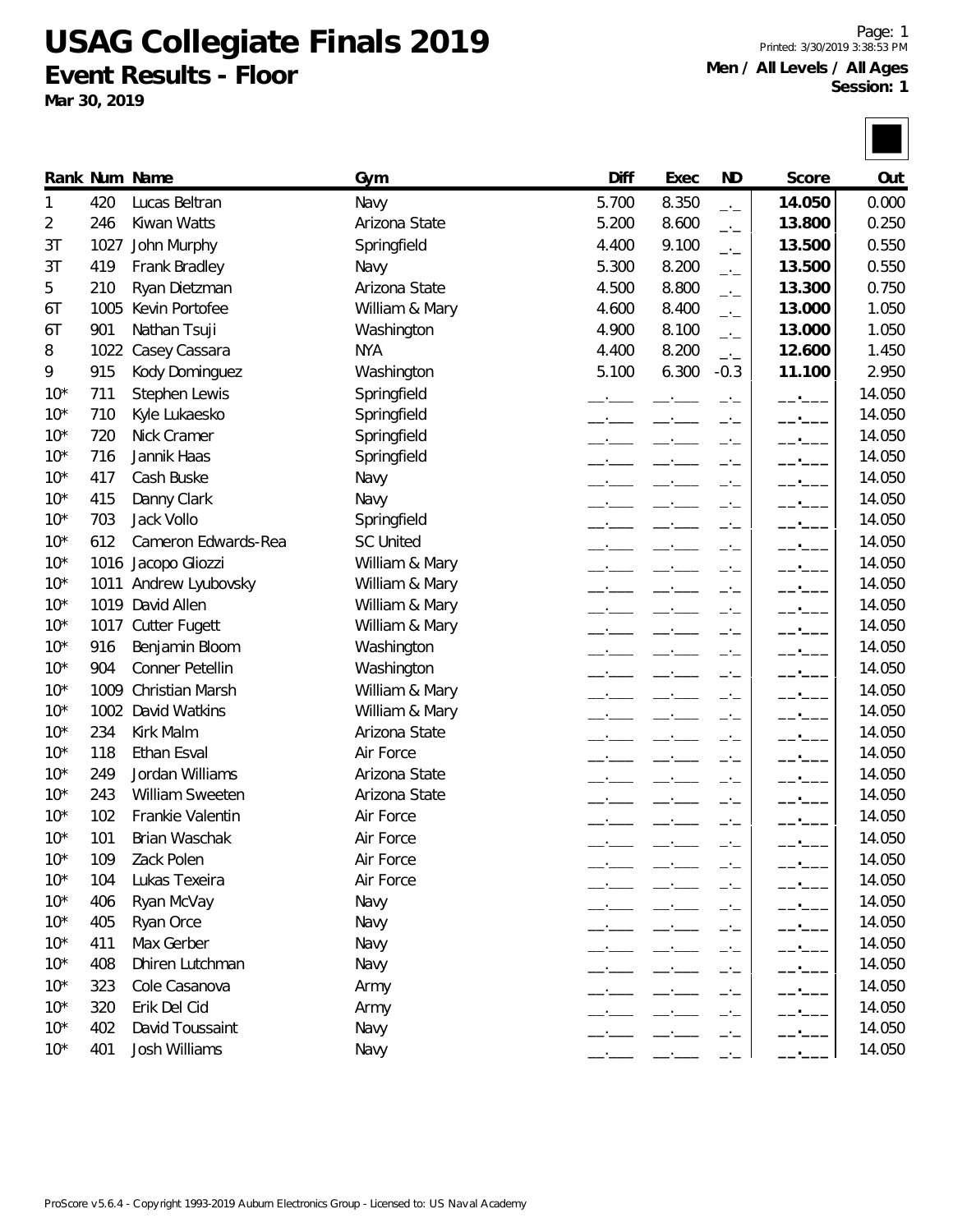**USAG Collegiate Finals 2019 Event Results - Pommel**

**Mar 30, 2019**

9\* 1002 David Watkins

Page: 1 Printed: 3/30/2019 3:38:57 PM **Men / All Levels / All Ages Session: 1**

|       | JESSIUIT. T<br>Mar 30, 2019 |                      |                  |       |       |                |        |        |
|-------|-----------------------------|----------------------|------------------|-------|-------|----------------|--------|--------|
|       |                             |                      |                  |       |       |                |        |        |
|       |                             | Rank Num Name        | Gym              | Diff  | Exec  | ND             | Score  | Out    |
|       | 402                         | David Toussaint      | Navy             | 5.400 | 8.650 | $-1$           | 14.050 | 0.000  |
| 2     | 234                         | Kirk Malm            | Arizona State    | 4.400 | 8.600 | $-1$           | 13.000 | 1.050  |
| 3     | 1017                        | <b>Cutter Fugett</b> | William & Mary   | 4.200 | 8.750 | $-1$           | 12.950 | 1.100  |
| 4T    | 415                         | Danny Clark          | Navy             | 4.500 | 8.400 | $-1$           | 12.900 | 1.150  |
| 4T    | 102                         | Frankie Valentin     | Air Force        | 5.100 | 7.800 | $-1$           | 12.900 | 1.150  |
| 6     | 1016                        | Jacopo Gliozzi       | William & Mary   | 5.900 | 6.600 | $-\frac{1}{2}$ | 12.500 | 1.550  |
| 7Т    | 904                         | Conner Petellin      | Washington       | 4.000 | 8.300 | $-1$           | 12.300 | 1.750  |
| 7Т    | 703                         | Jack Vollo           | Springfield      | 4.100 | 8.200 | $-1$           | 12.300 | 1.750  |
| $9*$  | 720                         | Nick Cramer          | Springfield      |       |       |                |        | 14.050 |
| 9*    | 716                         | Jannik Haas          | Springfield      |       |       |                |        | 14.050 |
| $9*$  | 915                         | Kody Dominguez       | Washington       |       |       |                |        | 14.050 |
| $9*$  | 901                         | Nathan Tsuji         | Washington       |       |       |                |        | 14.050 |
| $9*$  | 612                         | Cameron Edwards-Rea  | <b>SC United</b> |       |       |                |        | 14.050 |
| $9*$  | 420                         | Lucas Beltran        | Navy             |       |       |                |        | 14.050 |
| $9^*$ | 711                         | Stephen Lewis        | Springfield      |       |       |                |        | 14.050 |
| $9*$  | 710                         | Kyle Lukaesko        | Springfield      |       |       | —'—            |        | 14.050 |
| $9*$  | 1019                        | David Allen          | William & Mary   |       |       |                |        | 14.050 |
| $9^*$ | 1011                        | Andrew Lyubovsky     | William & Mary   |       |       |                |        | 14.050 |
| $9^*$ | 1027                        | John Murphy          | Springfield      |       |       |                |        | 14.050 |
| $9*$  |                             | 1022 Casey Cassara   | <b>NYA</b>       |       |       |                |        | 14.050 |
| Q*    |                             | 1002 David Watkins   | William & Mary   |       |       |                |        | 14 050 |

9\* 916 Benjamin Bloom Washington \_\_.\_\_\_ \_\_.\_\_\_ \_.\_ **\_\_.\_\_\_** 14.050 9<sup>\*</sup> 1009 Christian Marsh William & Mary **\_\_\_\_ \_\_\_**\_\_\_ \_\_\_\_ \_\_\_ \_\_\_ | \_\_\_\_ 14.050 9\* 1005 Kevin Portofee William & Mary \_\_.\_\_\_ \_\_.\_\_\_ \_.\_ **\_\_.\_\_\_** 14.050 9\* 419 Frank Bradley Navy \_\_.\_\_\_ \_\_.\_\_\_ \_.\_ **\_\_.\_\_\_** 14.050 9\* 243 William Sweeten Arizona State \_\_.\_\_\_ \_\_.\_\_\_ \_.\_ **\_\_.\_\_\_** 14.050 9\* 210 Ryan Dietzman Arizona State \_\_.\_\_\_ \_\_.\_\_\_ \_.\_ **\_\_.\_\_\_** 14.050 9\* 249 Jordan Williams Arizona State \_\_.\_\_\_ \_\_.\_\_\_ \_.\_ **\_\_.\_\_\_** 14.050 9\* 246 Kiwan Watts Arizona State \_\_.\_\_\_ \_\_.\_\_\_ \_.\_ **\_\_.\_\_\_** 14.050 9\* 104 Lukas Texeira Air Force \_\_.\_\_\_ \_\_.\_\_\_ \_.\_\_ | \_\_.\_\_\_\_\_ | 14.050 9\* 101 Brian Waschak Air Force \_\_.\_\_\_ \_\_.\_\_\_ \_.\_ **\_\_.\_\_\_** 14.050 9\* 118 Ethan Esval Air Force \_\_.\_\_\_ \_\_.\_\_\_ \_.\_\_ | \_\_.\_\_\_\_\_ | 14.050 9\* 109 Zack Polen Air Force \_\_.\_\_\_ \_\_.\_\_\_ \_.\_\_ | \_\_.\_\_\_\_\_ | 14.050 9<sup>\*</sup> 408 Dhiren Lutchman Navy Navy 2014 14.050 9\* 406 Ryan McVay Navy \_\_.\_\_\_ \_\_.\_\_\_ \_.\_ **\_\_.\_\_\_** 14.050 9\* 417 Cash Buske Navy \_\_.\_\_\_ \_\_.\_\_\_ \_.\_ **\_\_.\_\_\_** 14.050 9\* 411 Max Gerber Navy \_\_.\_\_\_ \_\_.\_\_\_ \_.\_ **\_\_.\_\_\_** 14.050 9\* 323 Cole Casanova Army \_\_.\_\_\_ \_\_.\_\_\_ \_.\_ **\_\_.\_\_\_** 14.050 9\* 320 Erik Del Cid Army \_\_.\_\_\_ \_\_.\_\_\_ \_.\_ **\_\_.\_\_\_** 14.050 9\* 405 Ryan Orce Navy \_\_.\_\_\_ \_\_.\_\_\_ \_.\_ **\_\_.\_\_\_** 14.050 9\* 401 Josh Williams Navy \_\_.\_\_\_ \_\_.\_\_\_ \_.\_ **\_\_.\_\_\_** 14.050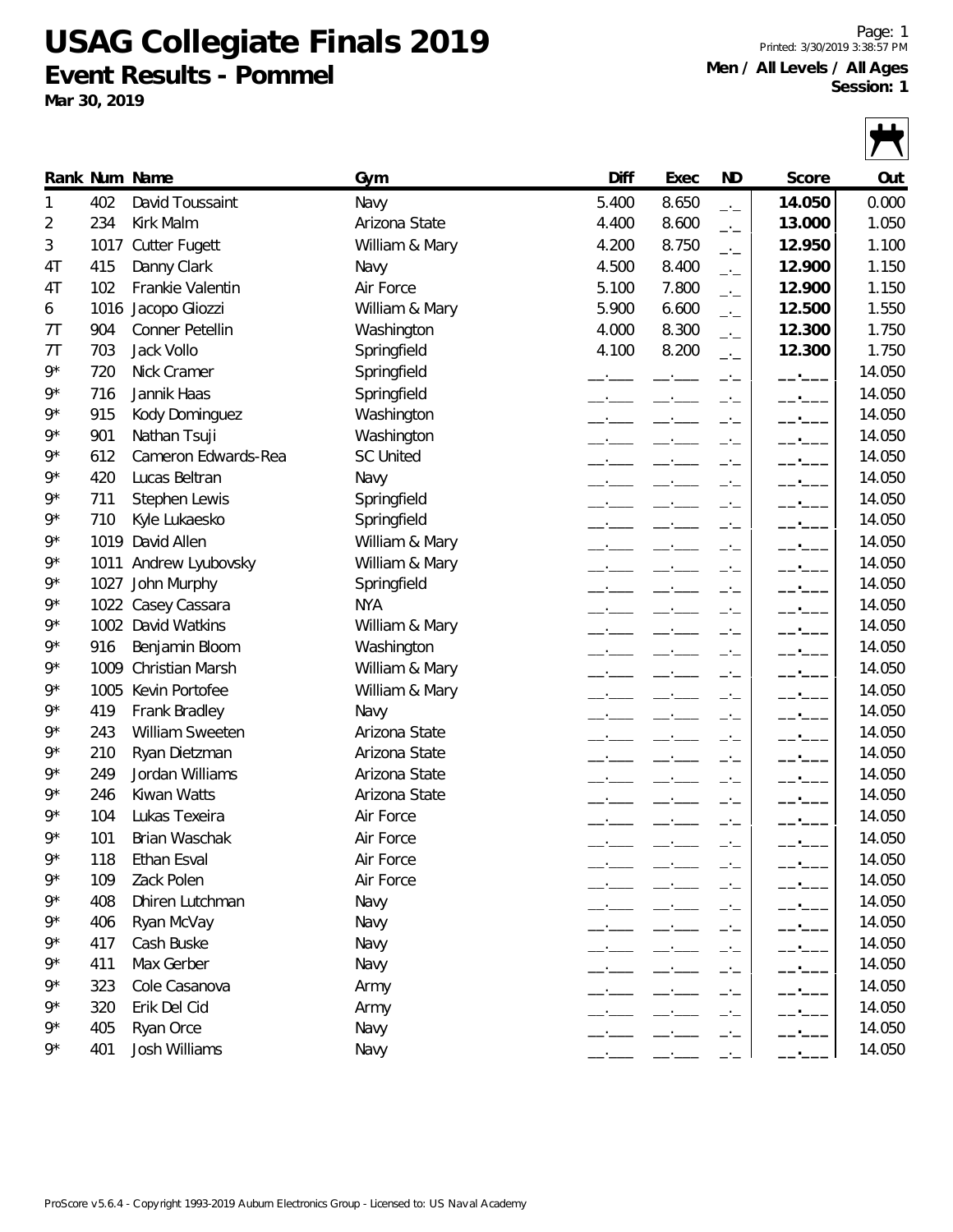**USAG Collegiate Finals 2019 Event Results - Rings**

**Mar 30, 2019**

Page: 1 Printed: 3/30/2019 3:39:00 PM **Men / All Levels / All Ages Session: 1**

|       |      |                        |                  |       |       |      |        | OO     |
|-------|------|------------------------|------------------|-------|-------|------|--------|--------|
|       |      | Rank Num Name          | Gym              | Diff  | Exec  | ND   | Score  | Out    |
| 1     | 118  | <b>Ethan Esval</b>     | Air Force        | 4.700 | 9.250 | $-1$ | 13.950 | 0.000  |
| 2     | 405  | Ryan Orce              | Navy             | 4.500 | 9.250 | $-1$ | 13.750 | 0.200  |
| 3     | 1002 | David Watkins          | William & Mary   | 5.400 | 8.200 | $-1$ | 13.600 | 0.350  |
| 4     | 401  | <b>Josh Williams</b>   | Navy             | 4.800 | 8.600 | $-1$ | 13.400 | 0.550  |
| 5     | 246  | Kiwan Watts            | Arizona State    | 4.800 | 8.450 | $ -$ | 13.250 | 0.700  |
| 6     | 109  | Zack Polen             | Air Force        | 4.400 | 8.650 | $-1$ | 13.050 | 0.900  |
| 7     | 1009 | <b>Christian Marsh</b> | William & Mary   | 3.900 | 9.000 | $-1$ | 12.900 | 1.050  |
| 8     | 720  | Nick Cramer            | Springfield      | 4.000 | 8.500 | $-1$ | 12.500 | 1.450  |
| $9*$  | 901  | Nathan Tsuji           | Washington       |       |       |      |        | 13.950 |
| $9*$  | 716  | Jannik Haas            | Springfield      |       |       |      |        | 13.950 |
| $9*$  | 915  | Kody Dominguez         | Washington       |       |       |      |        | 13.950 |
| $9*$  | 904  | Conner Petellin        | Washington       |       |       |      |        | 13.950 |
| $9*$  | 703  | Jack Vollo             | Springfield      |       |       |      |        | 13.950 |
| $9*$  | 612  | Cameron Edwards-Rea    | <b>SC United</b> |       |       | —'—  |        | 13.950 |
| $9*$  | 711  | Stephen Lewis          | Springfield      |       |       | —'—  |        | 13.950 |
| $9*$  | 710  | Kyle Lukaesko          | Springfield      |       |       | $-1$ |        | 13.950 |
| $9*$  | 1019 | David Allen            | William & Mary   |       |       | —'—  |        | 13.950 |
| 9*    | 1017 | <b>Cutter Fugett</b>   | William & Mary   |       |       |      |        | 13.950 |
| 9*    | 1027 | John Murphy            | Springfield      |       |       |      |        | 13.950 |
| 9*    |      | 1022 Casey Cassara     | <b>NYA</b>       |       |       |      |        | 13.950 |
| $9*$  |      | 1005 Kevin Portofee    | William & Mary   |       |       |      |        | 13.950 |
| $9*$  | 916  | Benjamin Bloom         | Washington       |       |       |      |        | 13.950 |
| 9*    |      | 1016 Jacopo Gliozzi    | William & Mary   |       |       |      |        | 13.950 |
| $9*$  | 1011 | Andrew Lyubovsky       | William & Mary   |       |       |      |        | 13.950 |
| $9*$  | 420  | Lucas Beltran          | Navy             |       |       |      |        | 13.950 |
| $9*$  | 243  | William Sweeten        | Arizona State    |       |       |      |        | 13.950 |
| 9*    | 234  | Kirk Malm              | Arizona State    |       |       |      |        | 13.950 |
| $9*$  | 320  | Erik Del Cid           | Army             |       |       |      |        | 13.950 |
| $9*$  | 249  | Jordan Williams        | Arizona State    |       |       | —'—  |        | 13.950 |
| 9*    | 102  | Frankie Valentin       | Air Force        |       |       |      |        | 13.950 |
| $9*$  | 101  | Brian Waschak          | Air Force        |       |       |      |        | 13.950 |
| $9*$  | 210  | Ryan Dietzman          | Arizona State    |       |       |      |        | 13.950 |
| $9^*$ | 104  | Lukas Texeira          | Air Force        |       |       |      |        | 13.950 |
| 9*    | 415  | Danny Clark            | Navy             |       |       |      |        | 13.950 |
| 9*    | 411  | Max Gerber             | Navy             |       |       |      |        | 13.950 |
| $9*$  | 419  | Frank Bradley          | Navy             |       |       | —'—  |        | 13.950 |
| 9*    | 417  | Cash Buske             | Navy             |       |       |      |        | 13.950 |
| 9*    | 402  | David Toussaint        | Navy             |       |       |      |        | 13.950 |
| $9*$  | 323  | Cole Casanova          | Army             |       |       |      |        | 13.950 |
| $9^*$ | 408  | Dhiren Lutchman        | Navy             |       |       |      |        | 13.950 |
| $9^*$ | 406  | Ryan McVay             | Navy             |       |       |      |        | 13.950 |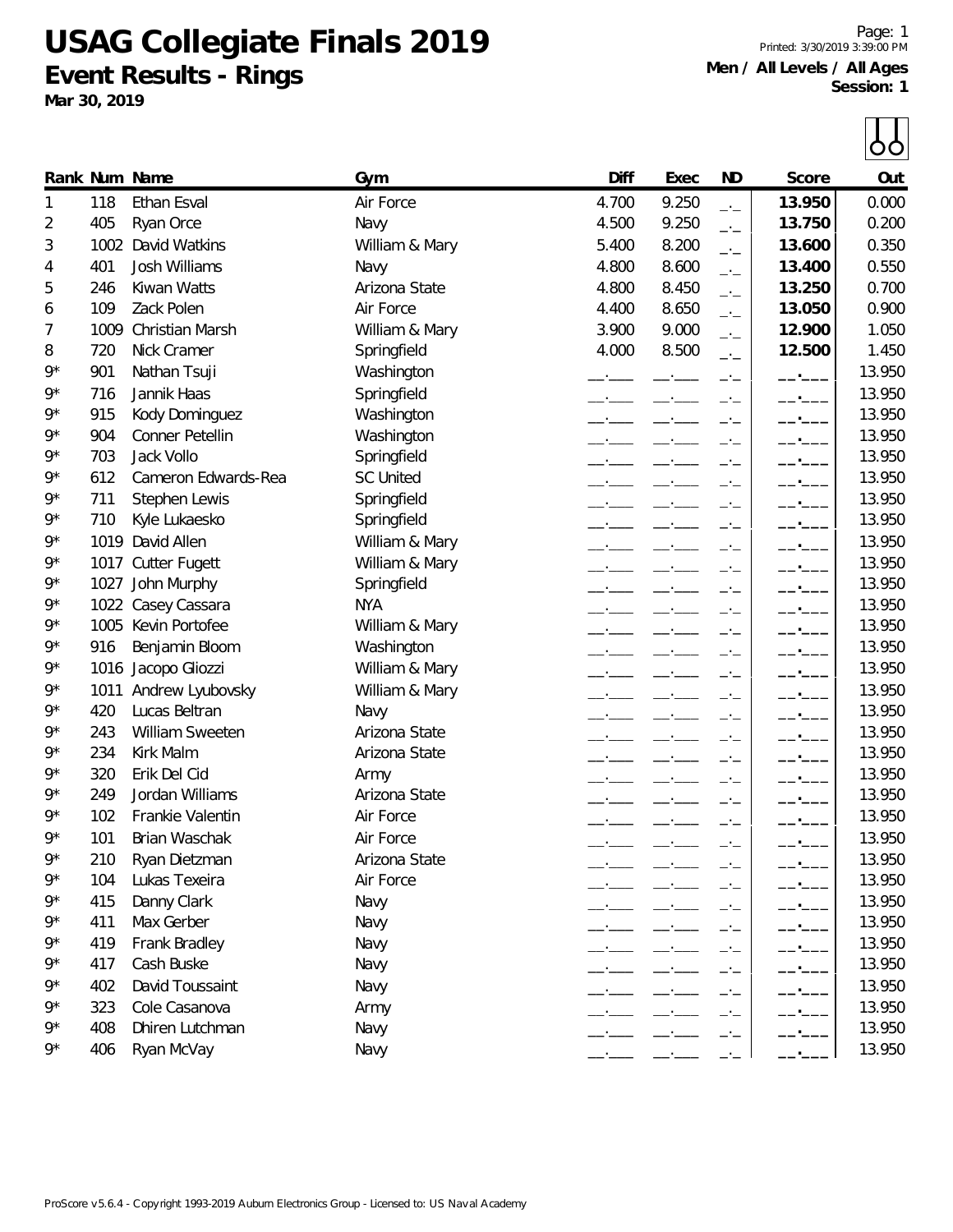**USAG Collegiate Finals 2019 Event Results - Vault**

**Mar 30, 2019**

Page: 1 Printed: 3/30/2019 3:39:04 PM **Men / All Levels / All Ages Session: 1**

|       |      | Rank Num Name        | Gym              | Diff  | Exec  | ND     | Score  | Out    |
|-------|------|----------------------|------------------|-------|-------|--------|--------|--------|
| 1     | 323  | Cole Casanova        | Army             | 5.300 | 9.400 | $-1$   | 14.700 | 0.000  |
| 2     | 419  | Frank Bradley        | Navy             | 4.900 | 9.600 | $ -$   | 14.500 | 0.200  |
| 3     | 420  | Lucas Beltran        | Navy             | 5.200 | 9.250 | $ -$   | 14.450 | 0.250  |
| 4     | 243  | William Sweeten      | Arizona State    | 4.800 | 9.500 | $-1$   | 14.300 | 0.400  |
| 5     | 246  | Kiwan Watts          | Arizona State    | 4.800 | 9.450 | $-1$   | 14.250 | 0.450  |
| 6     | 320  | Erik Del Cid         | Army             | 4.800 | 9.200 | $-0.1$ | 13.900 | 0.800  |
| 7     | 102  | Frankie Valentin     | Air Force        | 4.800 | 9.100 | $-0.1$ | 13.800 | 0.900  |
| 8     | 711  | Stephen Lewis        | Springfield      | 4.800 | 8.750 | $-0.3$ | 13.250 | 1.450  |
| 9     | 612  | Cameron Edwards-Rea  | <b>SC United</b> | 5.200 | 8.000 | $-0.3$ | 12.900 | 1.800  |
| $10*$ | 915  | Kody Dominguez       | Washington       |       |       |        |        | 14.700 |
| $10*$ | 904  | Conner Petellin      | Washington       |       |       |        |        | 14.700 |
| $10*$ | 1002 | David Watkins        | William & Mary   |       |       |        |        | 14.700 |
| $10*$ | 916  | Benjamin Bloom       | Washington       |       |       |        |        | 14.700 |
| $10*$ | 716  | Jannik Haas          | Springfield      |       |       |        |        | 14.700 |
| $10*$ | 710  | Kyle Lukaesko        | Springfield      |       |       |        |        | 14.700 |
| $10*$ | 901  | Nathan Tsuji         | Washington       |       |       |        |        | 14.700 |
| $10*$ | 720  | Nick Cramer          | Springfield      |       |       |        |        | 14.700 |
| $10*$ | 1019 | David Allen          | William & Mary   |       |       |        |        | 14.700 |
| $10*$ | 1017 | <b>Cutter Fugett</b> | William & Mary   |       |       |        |        | 14.700 |
| $10*$ | 1027 | John Murphy          | Springfield      |       |       |        |        | 14.700 |
| $10*$ |      | 1022 Casey Cassara   | <b>NYA</b>       |       |       |        |        | 14.700 |
| $10*$ |      | 1009 Christian Marsh | William & Mary   |       |       |        |        | 14.700 |
| $10*$ |      | 1005 Kevin Portofee  | William & Mary   |       |       |        |        | 14.700 |
| $10*$ |      | 1016 Jacopo Gliozzi  | William & Mary   |       |       |        |        | 14.700 |
| $10*$ | 1011 | Andrew Lyubovsky     | William & Mary   |       |       |        |        | 14.700 |
| $10*$ | 234  | Kirk Malm            | Arizona State    |       |       |        |        | 14.700 |
| $10*$ | 210  | Ryan Dietzman        | Arizona State    |       |       |        |        | 14.700 |
| $10*$ | 401  | <b>Josh Williams</b> | Navy             |       |       |        |        | 14.700 |
| $10*$ | 249  | Jordan Williams      | Arizona State    |       |       |        |        | 14.700 |
| $10*$ | 104  | Lukas Texeira        | Air Force        |       |       |        |        | 14.700 |
| $10*$ | 101  | Brian Waschak        | Air Force        |       |       |        |        | 14.700 |
| $10*$ | 118  | Ethan Esval          | Air Force        |       |       |        |        | 14.700 |
| $10*$ | 109  | Zack Polen           | Air Force        |       |       |        |        | 14.700 |
| $10*$ | 415  | Danny Clark          | Navy             |       |       |        |        | 14.700 |
| $10*$ | 411  | Max Gerber           | Navy             |       |       |        |        | 14.700 |
| $10*$ | 703  | Jack Vollo           | Springfield      |       |       |        |        | 14.700 |
| $10*$ | 417  | Cash Buske           | Navy             |       |       |        |        | 14.700 |
| $10*$ | 405  | Ryan Orce            | Navy             |       |       |        |        | 14.700 |
| $10*$ | 402  | David Toussaint      | Navy             |       |       |        |        | 14.700 |
| $10*$ | 408  | Dhiren Lutchman      | Navy             |       |       |        |        | 14.700 |
| $10*$ | 406  | Ryan McVay           | Navy             |       |       |        |        | 14.700 |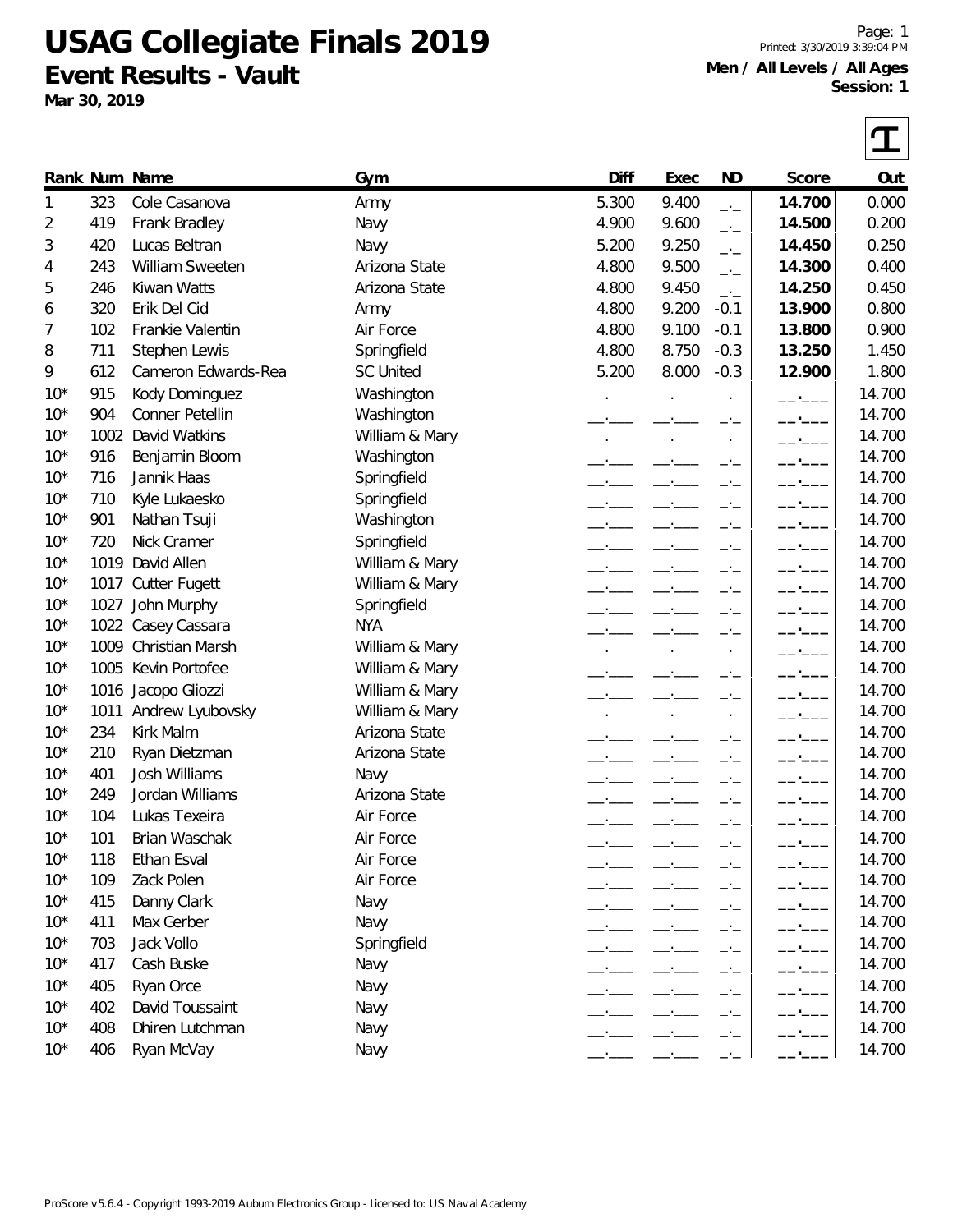**USAG Collegiate Finals 2019 Event Results - P Bars**

**Mar 30, 2019**

Page: 1 Printed: 3/30/2019 3:39:08 PM **Men / All Levels / All Ages Session: 1**

|             |      |                      |                  |       |       |            |        | गा     |
|-------------|------|----------------------|------------------|-------|-------|------------|--------|--------|
|             |      | Rank Num Name        | Gym              | Diff  | Exec  | ND         | Score  | Out    |
| 1           | 109  | Zack Polen           | Air Force        | 4.700 | 9.200 | $-1$       | 13.900 | 0.000  |
| 2           | 246  | Kiwan Watts          | Arizona State    | 5.200 | 8.600 | $-1$       | 13.800 | 0.100  |
| 3           | 1011 | Andrew Lyubovsky     | William & Mary   | 4.800 | 8.550 | $-1$       | 13.350 | 0.550  |
| 4           | 118  | Ethan Esval          | Air Force        | 4.100 | 9.100 | $-1$       | 13.200 | 0.700  |
| 5           | 716  | Jannik Haas          | Springfield      | 4.300 | 8.750 | $-1$       | 13.050 | 0.850  |
| 6           | 249  | Jordan Williams      | Arizona State    | 4.100 | 8.750 | $-1$       | 12.850 | 1.050  |
| 7           | 408  | Dhiren Lutchman      | Navy             | 4.600 | 7.600 | $-1$       | 12.200 | 1.700  |
| 8           | 406  | Ryan McVay           | Navy             | 4.800 | 7.250 | $-1$       | 12.050 | 1.850  |
| 9*          | 904  | Conner Petellin      | Washington       |       |       | $-1$       |        | 13.900 |
| $9*$        | 901  | Nathan Tsuji         | Washington       |       |       | $-1$       | $ -$   | 13.900 |
| $9*$        | 916  | Benjamin Bloom       | Washington       |       |       | $ -$       | $-$    | 13.900 |
| 9*          | 915  | Kody Dominguez       | Washington       |       |       | —'—        |        | 13.900 |
| 9*          | 710  | Kyle Lukaesko        | Springfield      |       |       | $-1$       |        | 13.900 |
| 9*          | 703  | Jack Vollo           | Springfield      |       |       |            |        | 13.900 |
| 9*          | 720  | Nick Cramer          | Springfield      |       |       | $-1$       |        | 13.900 |
| 9*          | 711  | Stephen Lewis        | Springfield      |       |       | — <u>—</u> |        | 13.900 |
| 9*          | 1019 | David Allen          | William & Mary   |       |       |            |        | 13.900 |
| $9*$        |      | 1017 Cutter Fugett   | William & Mary   |       |       |            |        | 13.900 |
| 9*          |      | 1027 John Murphy     | Springfield      |       |       | —'—        |        | 13.900 |
| 9*          |      | 1022 Casey Cassara   | <b>NYA</b>       |       |       | $-1$       | $-$    | 13.900 |
| 9*          |      | 1005 Kevin Portofee  | William & Mary   |       |       | —•—        |        | 13.900 |
| 9*          |      | 1002 David Watkins   | William & Mary   |       |       | —'—        |        | 13.900 |
| 9*          |      | 1016 Jacopo Gliozzi  | William & Mary   |       |       | —'—        |        | 13.900 |
| 9*          |      | 1009 Christian Marsh | William & Mary   |       |       |            |        | 13.900 |
| $9*$        | 612  | Cameron Edwards-Rea  | <b>SC United</b> |       |       |            |        | 13.900 |
| 9*          | 243  | William Sweeten      | Arizona State    |       |       | $-1$       |        | 13.900 |
| 9*          | 234  | Kirk Malm            | Arizona State    |       |       | $-1$       |        | 13.900 |
| 9*          | 323  | Cole Casanova        | Army             |       |       | —'—        |        | 13.900 |
| 9*          | 320  | Erik Del Cid         | Army             |       |       |            |        | 13.900 |
| 9*          | 102  | Frankie Valentin     | Air Force        |       |       |            |        | 13.900 |
| 9*          | 101  | Brian Waschak        | Air Force        |       |       |            |        | 13.900 |
| 9*          | 210  | Ryan Dietzman        | Arizona State    |       |       |            |        | 13.900 |
| $9*$        | 104  | Lukas Texeira        | Air Force        |       |       |            |        | 13.900 |
| 9*          | 417  | Cash Buske           | Navy             |       |       |            |        | 13.900 |
| 9*          | 415  | Danny Clark          | Navy             |       |       |            |        | 13.900 |
| 9*          | 420  | Lucas Beltran        | Navy             |       |       |            |        | 13.900 |
| $9^{\star}$ | 419  | Frank Bradley        | Navy             |       |       |            |        | 13.900 |
| 9*          | 402  | David Toussaint      | Navy             |       |       | —'—        |        | 13.900 |
| 9*          | 401  | Josh Williams        | Navy             |       |       | —'—        |        | 13.900 |
| 9*          | 411  | Max Gerber           | Navy             |       |       | —'—        |        | 13.900 |
| 9*          | 405  | Ryan Orce            | Navy             |       |       | - —        |        | 13.900 |
|             |      |                      |                  |       |       |            |        |        |